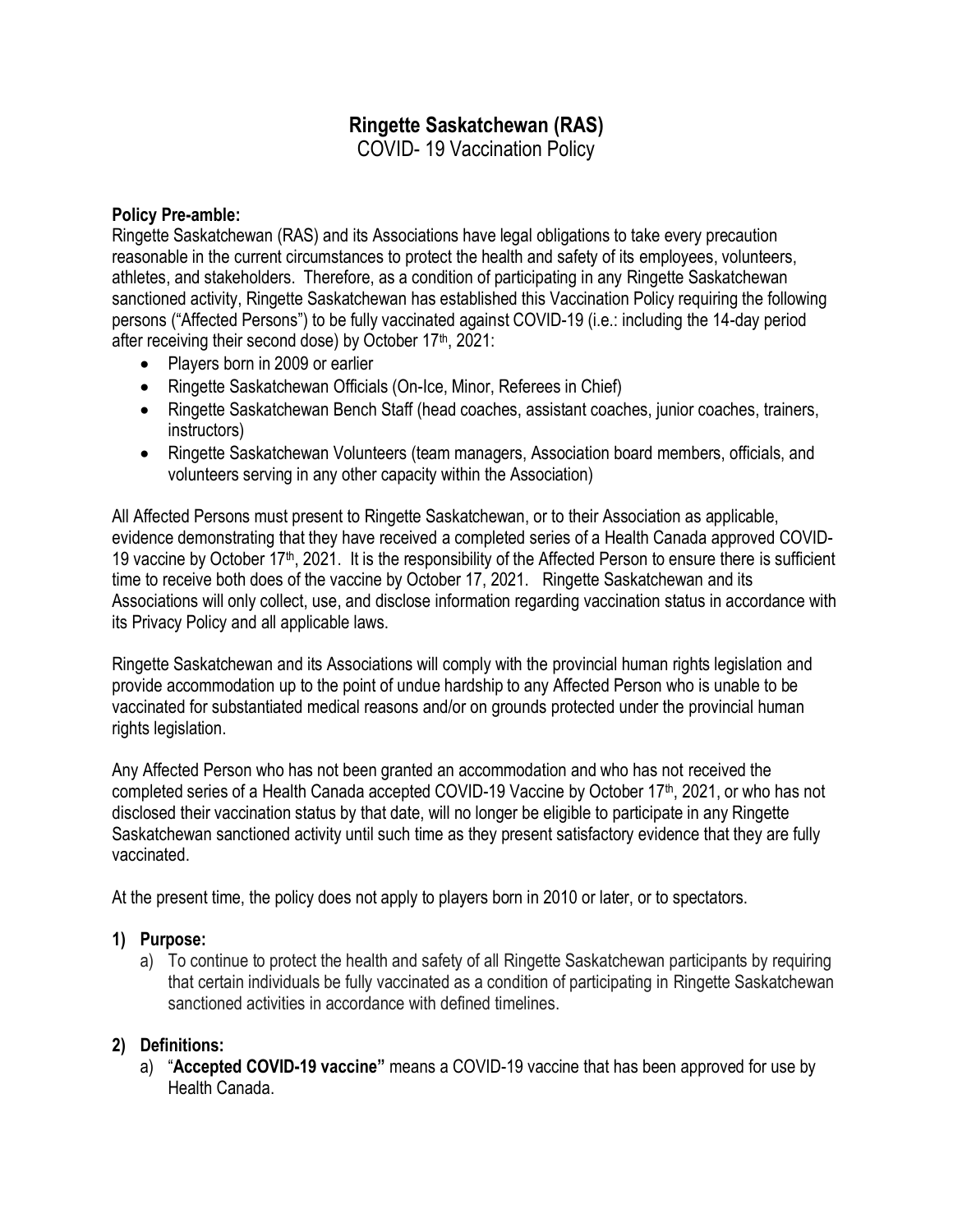- b) **"Affected Persons**" means vaccine-eligible players, Ringette Saskatchewan officials, Ringette Saskatchewan bench staff, Ringette Saskatchewan volunteers, Ringette Saskatchewan office staff.
- c) **"Fully Vaccinated"** means having received a completed series of a Health Canada accepted COVID-19 vaccine. An individual is considered fully vaccinated 14 days after receiving their second dose.
- d) **"Ringette Saskatchewan Official"** means an on-ice official, minor official, or any other person designated by Ringette Saskatchewan as a Ringette Saskatchewan official.
- e) **"Ringette Saskatchewan Bench Staff"** means head coaches, assistant coaches, junior coaches, trainers, and any other person or persons designated by Ringette Saskatchewan as bench staff.
- f) **"Ringette Saskatchewan Volunteer"** means a volunteer of an Association Board of Directors or volunteers serving in any other capacity within the Association.
- g) "**Organization**" means Ringette Saskatchewan or a registered Association as per the Ringette Saskatchewan Bylaws and Membership Policy.
- h) **"Participant"** or "**participants**" means any person registered with Ringette Saskatchewan or an Association, including the parents or caregivers of any minor aged participant.
- i) **"Sanctioned Activity"** means any game, on-ice practice, off-ice training, or any other activity involving players, bench staff, officials, and volunteers that is approved and sanctioned by Ringette Saskatchewan.
- j) **"Team"** means any group of individuals who gather for a Ringette Saskatchewan sanctioned activity, including but not limited to players, bench staff, on-ice instructors, and volunteers.
- k) **"Vaccine-Eligible Player"** means any player born in 2009 or earlier.
- l) **"Volunteer**" means any person registered by a Ringette Saskatchewan Association.

### **3) Policy Statement**

- a) All Affected Persons are required to be fully vaccinated against COVID-19 in accordance with this Vaccination Policy as a condition of participating in any Ringette Saskatchewan sanctioned activities. As set out in more detail below, this Policy does not apply to players born in 2010 or later, or to spectators, at the present time.
- b) In addition to this Policy, Ringette Saskatchewan sanctioned activities will be subject to federal, provincial, and local public health regulations related to the COVID-19 pandemic.
- c) Public health guidance on measures for fully vaccinated, partially vaccinated, and unvaccinated individuals continue to evolve which may require amendments to this Policy.
- d) This Policy is effective immediately.

# **4) Reasons for this Policy**

- a) The health and safety of all participants is the top priority of Ringette Saskatchewan. The purpose of this Policy is to protect the health and safety of all participants by reducing the risk of exposure to and transmission of COVID-19, an infectious communicable disease, among all persons involved in Ringette Saskatchewan, and to promote the health and safety of all members of the ringette community in Saskatchewan, through vaccinations against COVID-19.
- b) This Policy is necessary to prevent, respond to, and alleviate any outbreak of COVID-19 in Saskatchewan because of the significant risk factors for COVID-19 infection that are present while participating in an organized ringette setting as a player and non-player, both on and off the ice.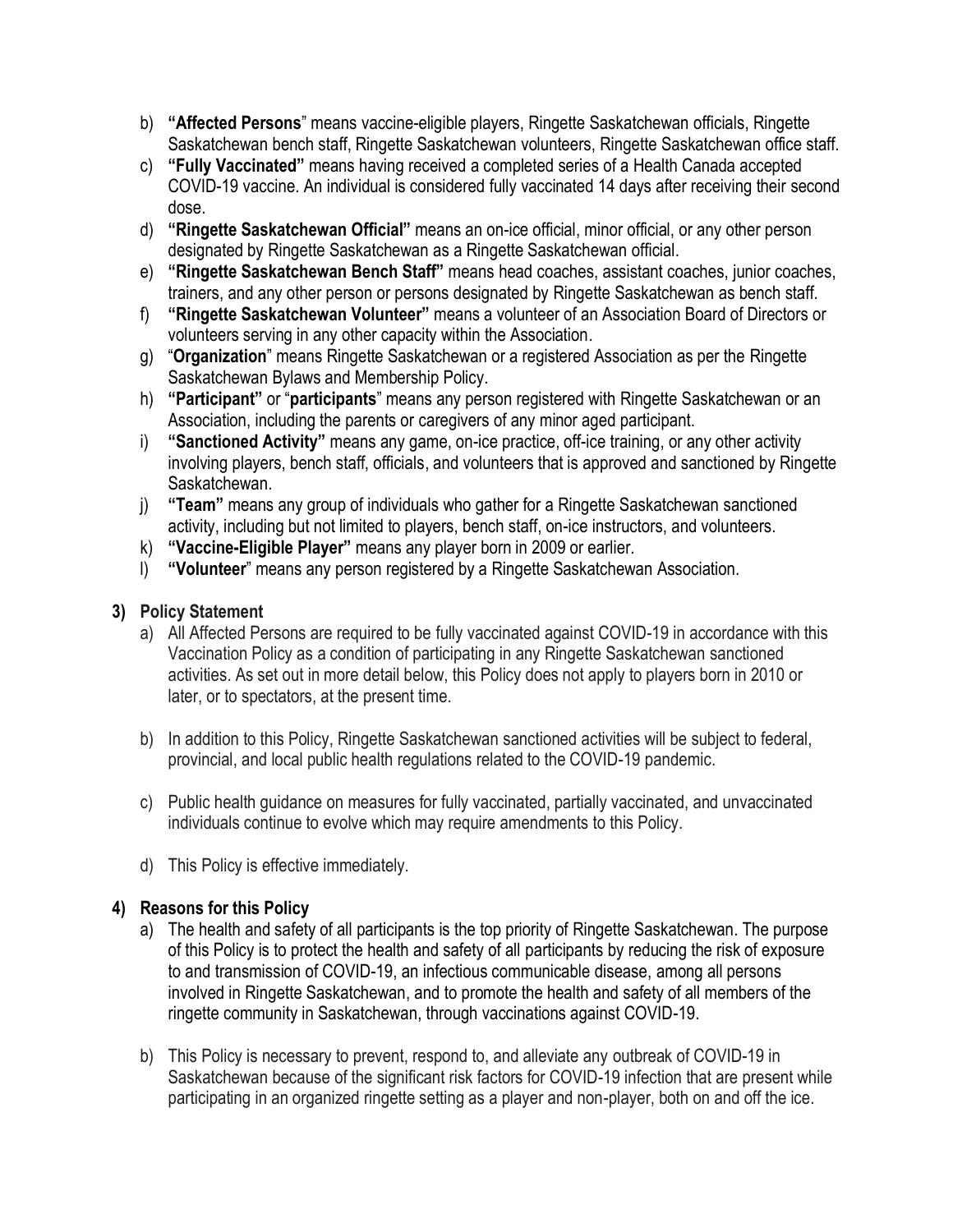These risk factors include close contact in predominantly indoor closed-space environments (e.g.: arenas, dressing rooms, etc.).

c) The close contact nature of organized ringette makes compliance with social distancing impossible in certain circumstances and reduces the effectiveness of other infectious disease transmission protocols such as masking.

### **5) Vaccination Requirement and Records**

- a) All Affected Persons are required to be fully vaccinated (i.e.: including the 14-day period after receiving their completed dose) by October 17<sup>th</sup>, 2021, or earlier.
- b) All Affected Persons must present to Ringette Saskatchewan, or their Association, as applicable, evidence demonstrating that they have received the completed series of a Health Canada accepted COVID-19 Vaccine by October 17<sup>th</sup>, 2021, or earlier.

# 6) **Acceptable Documentation**

Acceptable documents serving as evidence of COVID-19 vaccination include:

- i) A digital or physical Dose Administration Receipt i.e., QR Code on mobile phone or printed, wallet cards received at the time of vaccination.
- ii) Medical records signed by a licensed health care provider on that provider's letterhead indicating vaccine name and date(s) of administration.

# **7) Accommodation**

- a) Participants under the age of twelve do not have to provide proof of full vaccination.
- b) Exception will be made for unvaccinated members who can provide a negative COVID test that includes the members name and completed within the last 72 hours. Testing will be done at their own expense.
- c) If a person is unable to receive a vaccination due to a medical condition or other grounds protected by applicable provincial human rights legislation, the participants may seek approval from Ringette Saskatchewan to attend without proof of vaccination through the below process:
	- i. Requests must be submitting in writing to Ringette Saskatchewan at [executivedirector@ringettesask.com](mailto:executivedirector@ringettesask.com)
	- ii. Requests must be submitted as possible and at least two weeks before the start of participation in Sanctioned Activity to allow
	- iii. The request must include documentation supporting the participants position that they are exempted from receiving a COVID vaccination
	- iv. This process is a shared responsibility. All parties should cooperatively engage in the process, share information, including answering reasonable questions or provide information about relevant restrictions or limitations, and consider potential solutions
	- v. Ringette Saskatchewan may grant or refuse the request to attend a Sanctioned Activity without proof of vaccination. Ringette Saskatchewan may also grant the request with conditions, such as masking, testing and social distancing.
	- vi. The decision of Ringette Saskatchewan is final.

# **8) Reporting and Record Keeping**

a) All documentary records about COVID-19 vaccinations and accommodations for Affected Persons will only be collected, used, retained, or disclosed by Ringette Saskatchewan or any of its